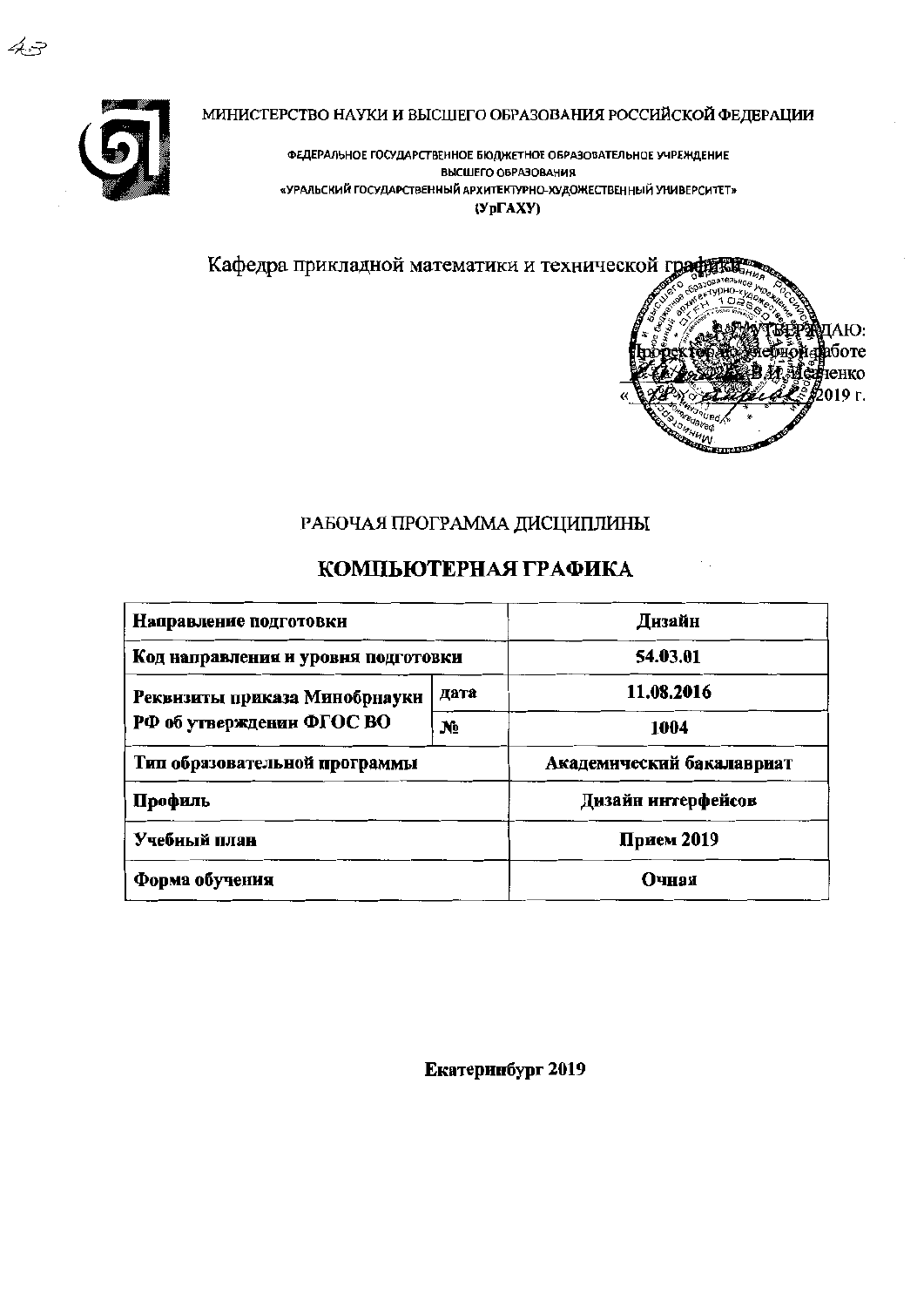#### ОБІЦАЯ ХАРАКТЕРИСТИКА ДИСЦИПЛИНЫ  $\mathbf{1}$

### КОМПЬЮТЕРНАЯ ГРАФИКА

#### $1.1$ Место дисциплины в структуре образовательной программы, связи с другими дисциплинами:

Дисцинлина КОМПЬЮТЕРНАЯ ГРАФИКА входит в вариативную по выбору студента часть образовательной программы. Базируется на основе дисциплины «Информационные технологии». Знания, умения и навыки, полученные в процессе изучения дисциплины, необходнмы для освоения дисциплин «Дизайн-проектированне интерфейсов», «Проектирование 3Dинтерфейсов», «Анимация».

#### $1.2$ Аннотация содержания дисциплины:

В дисцинлине три раздела, которые включают в себя работу в редакторе полиграфической верстки Adobe InDesign, второй раздел посвящен вопросам web-верстки созданию и стилизации файлов html с помощью CSS. Третий раздел носвящен анимации в Adobe Flash.

#### $1.3$ Краткий план построения процесса изучения дисциплины:

Процесс изучения дисциплины включает практические занятия и самостоятельную работу. Основные формы интерактивного обучения: работа в группах, портфолио, творческие работы. В ходе изучения дисциплины студенты выполняют графические работы и домашние задания.

Форма заключительного контроля при промежуточной аттестации - зачет (3 семестр) и экзамен (4 семестр). Для нроведения промежуточной аттестации по дисциплине создан фонд оценочных средств.

Оценка по дисциплине носит интегрированный характер, учитывающий результаты оценивания участия студентов в аудиторных занятиях, качества и своевременности выполнения практических заданий, сдачи экзамена.

#### 1.4 Планнруемые результаты обучения по дисциплине

Изучение дисциплины является этапом формирования у студента следующих компетеиций:

ОПК-4: способностью применять современную шрифтовую культуру и компьютерные технологии, применяемые в дизайн-проектировании

ОПК-6: способностью решать стандартиые задачи профессиональной деятельности на основе информациоиной и библиографической культуры с применением информациониокоммуникационных технологий и с учетом осиовных требований информационной безопасности

ОПК-7: способностью осуществлять поиск, хранение, обработку и анализ информации из различиых источников и баз данных, нредставлять ее в требуемом формате с использованием информационных, компьютерных и сетевых технологий

ПК-10: способностью использовать информационные ресурсы: современные информационные технологии и графические редакторы для реализации и создания документации но дизайн-проектам

Планируемый результат изучения дисциплины в составе названных компетенций: Способность применять современную шрифтовую культуру и компьютерные технологии, примеияемые в дизайн-проектировании.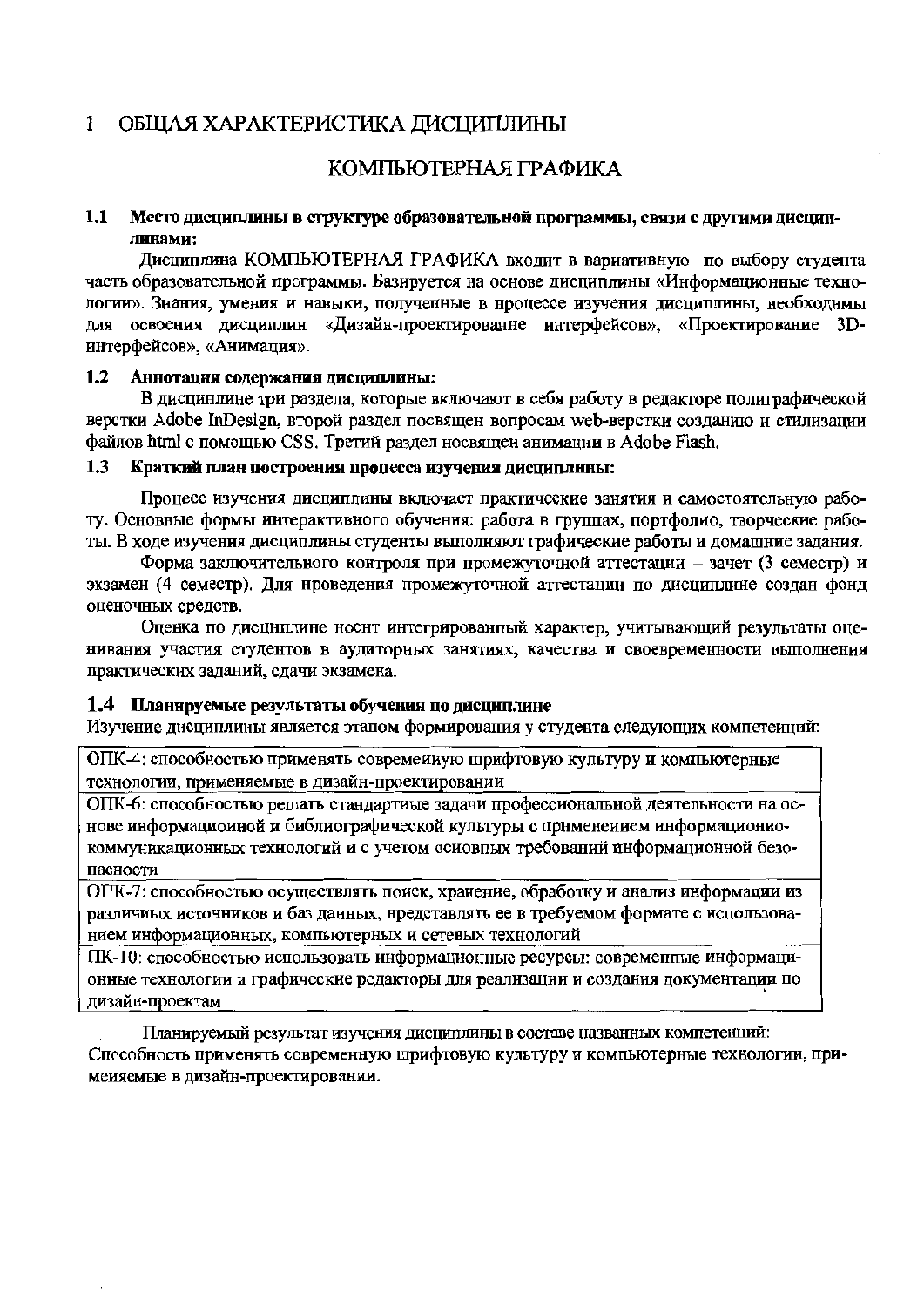В результате изучения дисциплины обучающийся должен:

Знать и понимать: принципы полиграфической и компьютерпой верстки, принципы создания анимированного изображения.

#### Уметь:

а) применять знание и понимание в выборе способа и метода компьютерпого изображения и моделирования дизайнерской формы и пространства; уметь использовать современные компьютерные прикладные программы;

б) выносить суждения на примере существующих объектов дизайна, цифровых, печатных и дизайнерских работ о методах их создания и обработки, использовании щрифтов;

в) комментировать данные и результаты, связанные с областью изучения коллегам и преподавателю.

Демонстрировать навыки и опыт деятельности с использованием полученных знаний и умений при проектировании печатной и визуальпой продукции средствами компьютериой графики.

| .                       |                        |                | O O O ONE ANELO EN EL DEL ESTE ELLE |             |                                     |                             |                              |                      |                           |                                      |                         |                       |                        |                      |                                          |                                          |                                     |                                     |                                                  |
|-------------------------|------------------------|----------------|-------------------------------------|-------------|-------------------------------------|-----------------------------|------------------------------|----------------------|---------------------------|--------------------------------------|-------------------------|-----------------------|------------------------|----------------------|------------------------------------------|------------------------------------------|-------------------------------------|-------------------------------------|--------------------------------------------------|
| Аудиторные за-<br>нятия |                        |                |                                     |             |                                     |                             |                              |                      |                           |                                      |                         |                       | Самостоятельная работа |                      |                                          |                                          |                                     |                                     |                                                  |
| По Семестрам            | Зачетных единиц (з.е.) | (Tac)<br>Часов | Аудиторные занятия всего            | €<br>Лекции | Практические занятия (ПЗ), Семинары | виды занятий (Др)<br>Другие | Самостоятельная работа всего | Курсовой проект (КП) | (E)<br>работа<br>Курсовая | (PTP)<br>Расчетно-графическая работа | Графическая работа (ГР) | Расчетная работа (PP) | Реферат (Р)            | Домашняя работа (ДР) | клаузура)<br>(acce,<br>Гворческая работа | работе<br>контрольной<br>×<br>Подготовка | зачету<br>экзамену,<br>Подготовка к | Другие виды самостоятельных занятий | Форма промежуточной аттестации по<br>дисциплине* |
| J                       | $\mathbf{2}$           | 72             | 36                                  |             | 36                                  |                             | 36                           |                      |                           |                                      | 18                      |                       |                        | 16                   |                                          |                                          | 2                                   |                                     | <b>Зач</b>                                       |
| $\overline{\mathbf{A}}$ | 4                      | 144            | 36                                  |             | 36                                  |                             | 108                          |                      |                           |                                      | 18                      |                       |                        | 16                   |                                          |                                          | 36                                  | 38                                  | Экз                                              |
| Ит<br>0 <sub>0</sub>    | 6                      | 216            | 72                                  |             | 72                                  |                             | 144                          |                      |                           |                                      | 36                      |                       |                        | 32                   |                                          |                                          | 38                                  | 38                                  |                                                  |

#### 1.5 Объем писниннымы

\*Зачет с оценкой - ЗО, Зачет -Зач, Экзамен - Экз, Курсовые проекты - КП, Курсовые работы - КР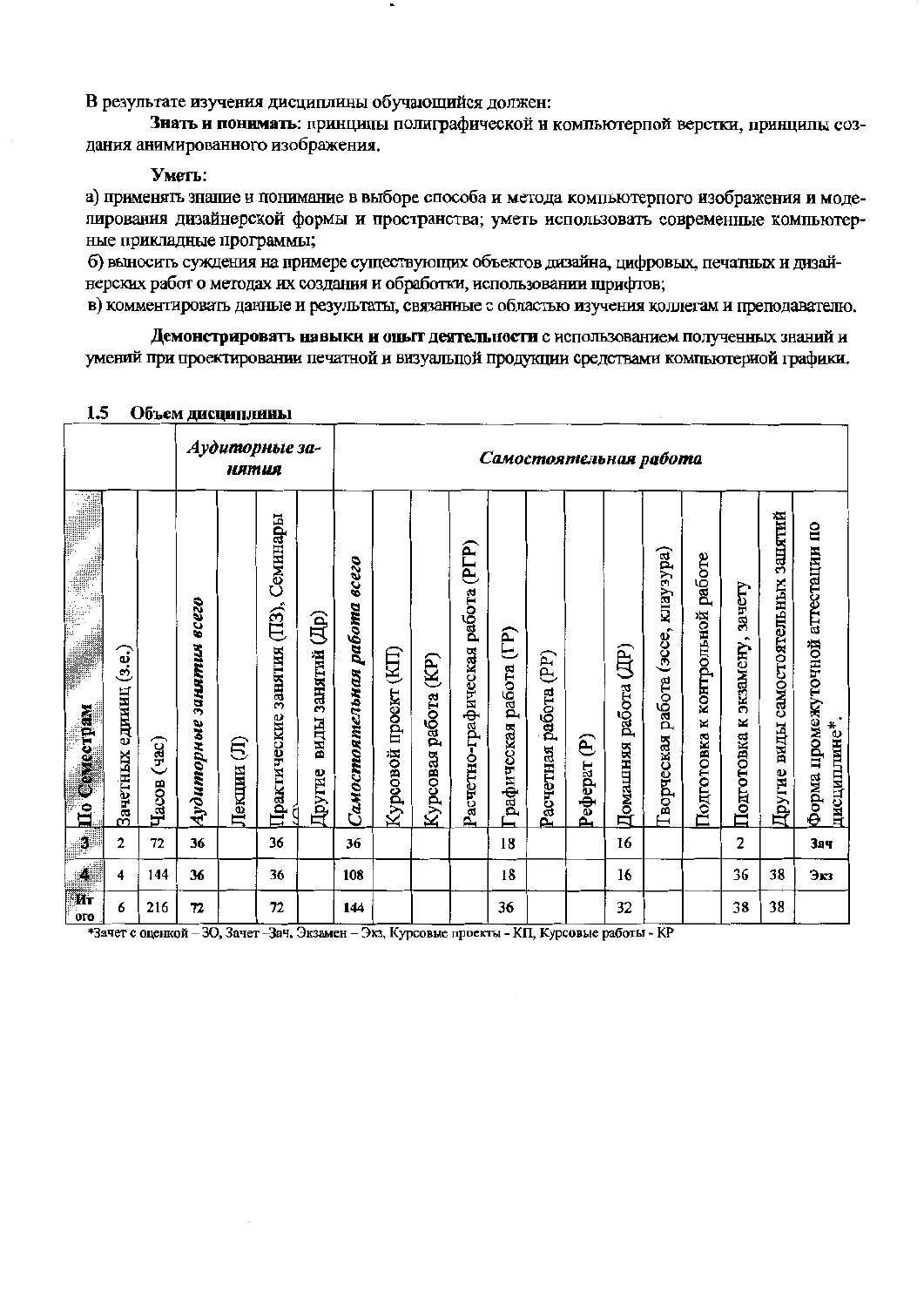# **2 СОДЕРЖАНИЕ ДИСЦИПЛИНЫ**

| Код<br>раздела,<br>темы | Раздел, тема, содержание дисциплины*                                                                                                                                                                                                               |
|-------------------------|----------------------------------------------------------------------------------------------------------------------------------------------------------------------------------------------------------------------------------------------------|
|                         | Раздел 1 Верстка для полиграфии: система Adobe InDesign (3 семестр)                                                                                                                                                                                |
|                         | Тема 1.1. Интерфейс программы. Создание брошюры, задание размера страницы. Создание<br>текстового блока, графического блока. Импорт и линковка изображений. Фигурные текстовые<br>блоки.                                                           |
|                         | Тема 1.2. Форматирование текста. Выравнивание, интерлиньяж, кернинг, межбуквенное<br>расстояние, цвет. Использование расширенного набора символов шрифта: альтернативные<br>начертания и лигатуры.                                                 |
|                         | Тема 1.3. Автоматизация форматирования документа: стили параграфа и символа.<br>Тема 1.4. Верстка брошюры. Оформление глав с помощью мастер-страницы. Автоматизация<br>создания содержания, нумерации страниц, вывод названия главы в колонтитуле. |
|                         | Тема 1.5. Основы предпечатной подготовки. Типы сшивания брошюры. Спуск полос. Проверка<br>на соответствие макета требованиям типографии.                                                                                                           |
|                         | Раздел 2 Создание веб-страниц (3 семестр).                                                                                                                                                                                                         |
|                         | Тема 2.1. Обзор интернет-технологий. Основные понятия html. Создание простейшей страницы<br>Terи <p> <strong> <em> <img/> <a> <ul><li></li></ul></a></em></strong></p>                                                                             |
|                         | Тема 2.2. Принцип разделения кода и оформления. Оформленне документа с помощью                                                                                                                                                                     |
|                         | каскадных страниц стилей. Форматирование текста: атрибуты font, color, background.                                                                                                                                                                 |
|                         | Тема 2.3. Блочная модель css. Создание отступов полей и границ с помощью свойств margin,<br>padding и border. Практическая работа «Каталог рефератов»                                                                                              |
|                         | Тема 2.4. Создание сетки страницы с помощью бестабличной верстки. Тег-контейнер <div></div>                                                                                                                                                        |
|                         | Сдвиг объектов по горизонтальной оси с помощью свойтсва float.                                                                                                                                                                                     |
|                         | Тема 2.5. Конкретные приемы веб-верстки: создание горизонтальных списков, размещение                                                                                                                                                               |
|                         | изображения на фоне, центральное выравнивание, стилизация ссылок. Отладка проблем на<br>странице с помощью надстройки браузера Firebug. Практическая работа «Портфолио                                                                             |
|                         | Раздел 3 Редактор веб-анимации Adobe Flasb (4 семестр).                                                                                                                                                                                            |
|                         | Тема 3.1. Знакомство с рабочей средой и ннструментами рисования. Отличие методов                                                                                                                                                                   |
|                         | векторного рисования от Corel Draw. Создание и редактирование простых контуров. Шкала                                                                                                                                                              |
|                         | времени (timeline) и слои. Контекст редактирования. Цвета и залнвки. Особенности работы с<br>цветом в формате RGB. Прозрачность цвета.                                                                                                             |
|                         | Тема 3.2. Понятие символа и его представителя (Instance) на рабочем столе. Работа с                                                                                                                                                                |
|                         | библиотеками символов. Изменение свойств представнтеля символа (цвет, прозрачность                                                                                                                                                                 |
|                         | символа, яркость). Векторные и растровые эффекты (размытие, тень).                                                                                                                                                                                 |
|                         | Тема 3.3. Покадровая анимация. Понятие ключевого кадра. Анимация с помощью переходов                                                                                                                                                               |
|                         | между ключевыми кадрами (motion tween). Оценка скорости загрузки полученной анимации.                                                                                                                                                              |
|                         | Принципы послойного формирования вложенных символов для создания иерархически<br>организованных движущихся объектов                                                                                                                                |
|                         | Тема 3.4. Движенне по кривой. Маски. Анимация формы (shape tween). Особениости                                                                                                                                                                     |
|                         | использования статического текста. Растр, векторизация растра. Практическая работа<br>«Рекламный баннер»                                                                                                                                           |
|                         | Тема 3.5. Кнопки и их представители на рабочем столе. Понятие действия. Основы ActionScript.                                                                                                                                                       |
|                         | Понятие события. Обработка события «нажатне на киопку мыши». Программная работа со                                                                                                                                                                 |
|                         | шкалой времени. Связь нажатия на кнопку и перехода между кадрами. Программная работа со                                                                                                                                                            |
|                         | свойствами объектами. Создание индикатора загрузки.                                                                                                                                                                                                |
|                         | Тема 3.6. Динамический текст. Загрузка текста из файла. Звук. Загрузка звука из файла. Основы                                                                                                                                                      |
|                         | html. Отображение простейших тегов html в тексте ролика. Практическая работа «Презентация»                                                                                                                                                         |
|                         | * Дисциплина может содержать деление только на разделы, без указания тем, либо только темы                                                                                                                                                         |

٦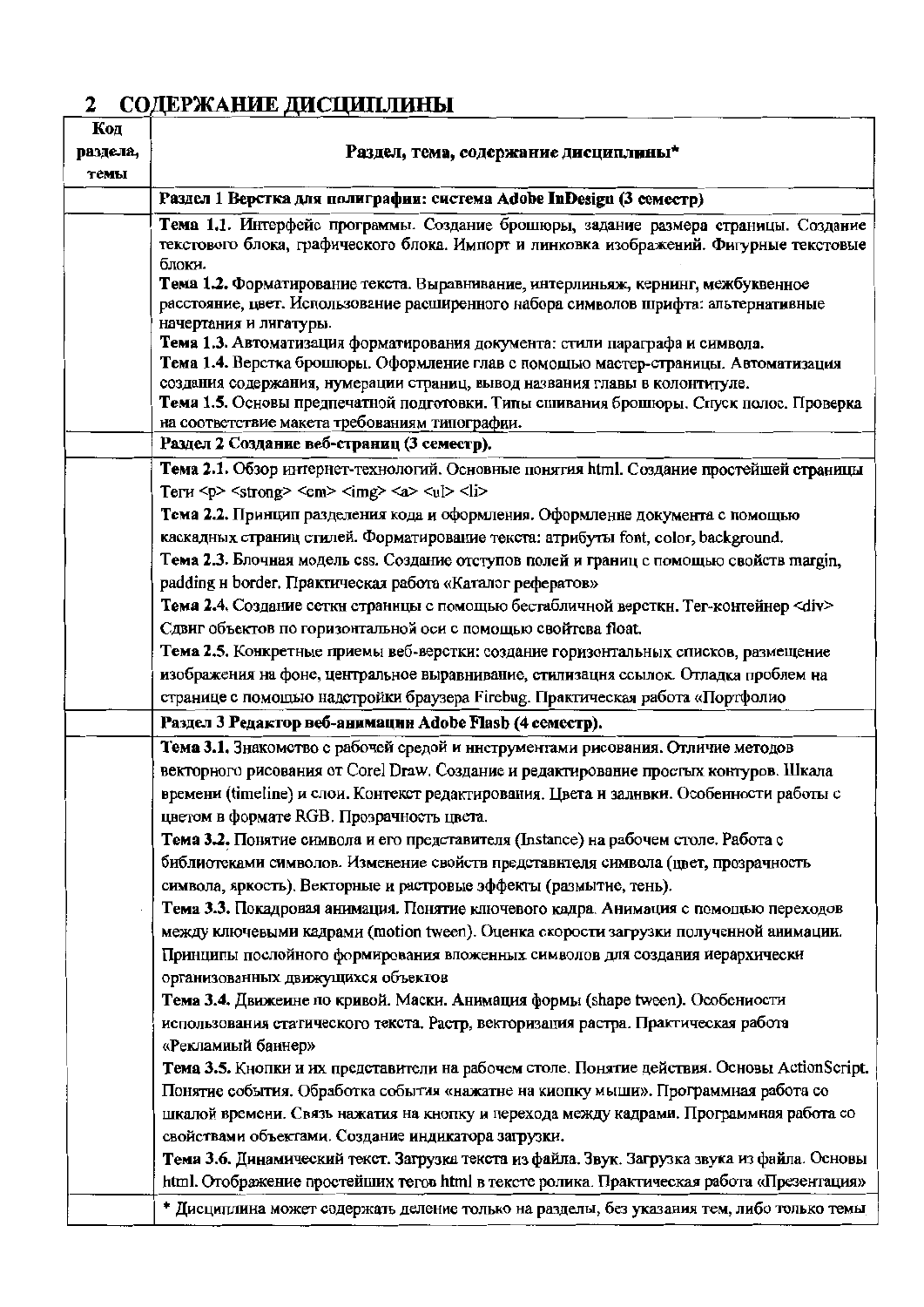#### РАСПРЕДЕЛЕНИЕ УЧЕБНОГО ВРЕМЕНИ 3

#### 3.1 Распределение аудиторных занятий и самостоятельной работы по разделам дисциплины

| М семестра | Неделя семе-<br><b>CTDA</b> | Наименование<br>тем и разделов    | ВСЕГО | Аудиторные занятня<br>(часы) |                   | Самост.<br>работа<br>(часы) | Формы текущего<br>контроля успевае-<br>мости   |
|------------|-----------------------------|-----------------------------------|-------|------------------------------|-------------------|-----------------------------|------------------------------------------------|
|            |                             |                                   |       | Лекции                       | Практ.<br>занятия |                             |                                                |
| 3          | $1-9$                       | Раздел 1<br>Тема 1.1. - Тема 1.5. | 36    |                              | 18                | 18                          | Домашние задания<br>$N21-4$<br>Граф.работа № 1 |
| 3          | $10-18$                     | Раздел 2<br>Тема 2.1 - Тема 2.5   | 36    |                              | 18                | 18                          | Домашние задания<br>No 5-7<br>Граф.работа № 2  |
|            |                             | Итого за 3 семестр:               | 72    |                              | 36                | 36                          | зачет                                          |
| 4          | $1 - 18$                    | Раздел 3<br>Тема 3.1 - Тема 3.6   | 108   |                              | 36                | 72                          | Граф.работы № 3, 4                             |
|            |                             | Подготовка к экзамену             | 36    |                              |                   | 36                          |                                                |
|            |                             | Итого за 4 семестр:               | 144   | 36                           |                   | 108                         | экзамен                                        |
|            |                             | Итого:                            | 216   |                              | 72                | 144                         |                                                |

#### $3.2$ Другие виды занятий

Не предусмотрено

#### Мероприятия самостоятельной работы и текущего контроля 3.3

#### 3.3.1 Примерный перечень тем курсовых проектов (курсовых работ) Не предусмотрено

### 3.3.2 Примерный перечень тем расчетно-графических работ

Не предусмотрено

### 3.3.3 Примерный перечень тем графических работ

Выполняются графические работы в соответствии с тематикой дисциплины

### 3.3.4 Примерный перечень тем расчетных работ (программных продуктов)

Не предусмотрено

# 3.3.5 Примерный перечень тем рефератов (эссе, творческих работ)

Не предусмотрено

# 3.3.6 Примерный перечень тем практических внеаудиторных (домашних) работ

Выполняются домашние задания по каждой теме дисциплины

### 3.3.7 Примерная тематика контрольных работ

Не предусмотрено

### 3.3.8 Примерная тематика клаузур

Не предусмотрено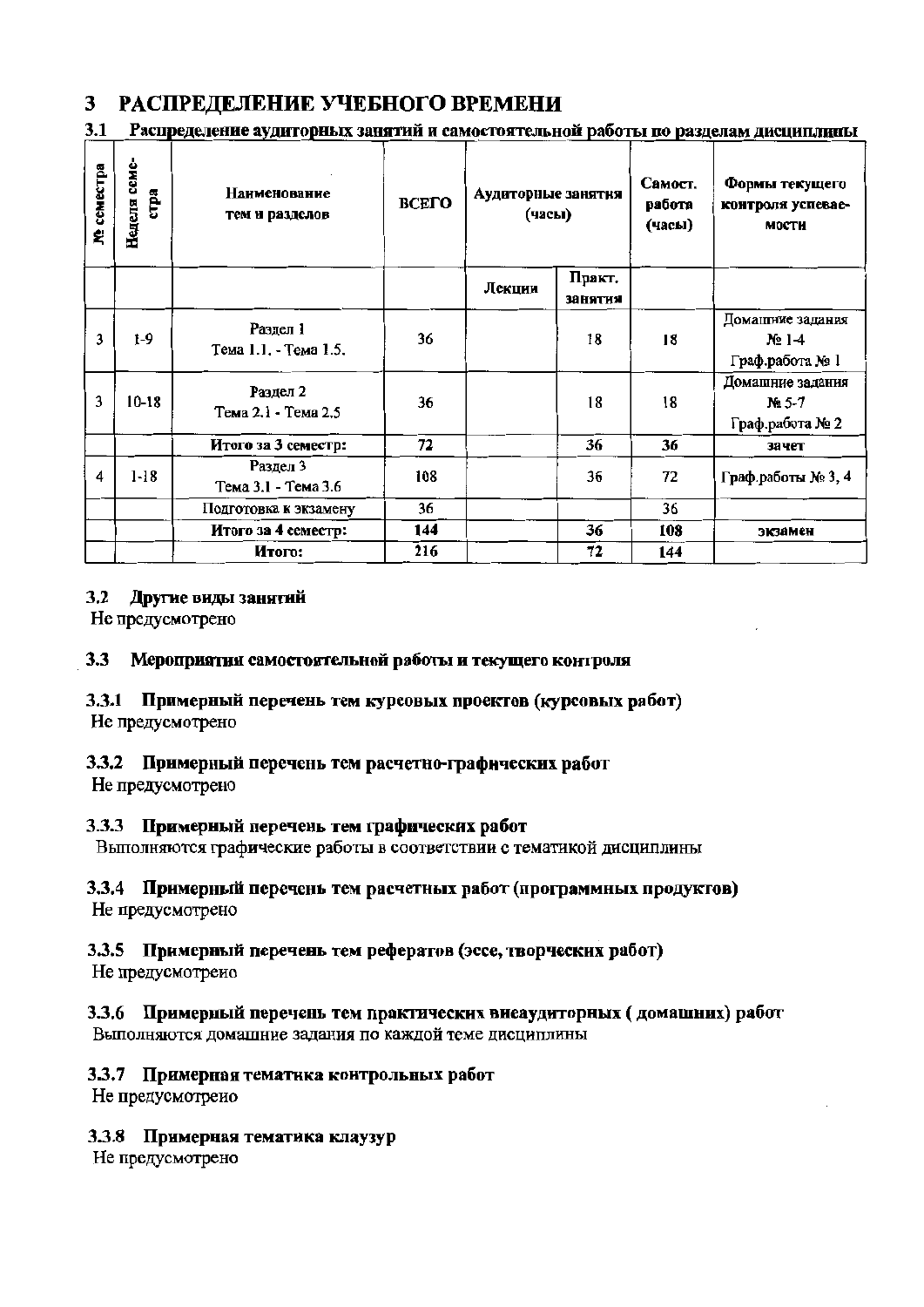#### ПРИМЕНЯЕМЫЕ ТЕХНОЛОГИИ ОБУЧЕНИЯ  $\blacktriangleleft$

|                                                   |                              |            |                             | Активные методы обучения |                  |                              |                             |                    |                       |                          | Дистанционные технологии и элек-              |                             |                                                       |                                              |                         |
|---------------------------------------------------|------------------------------|------------|-----------------------------|--------------------------|------------------|------------------------------|-----------------------------|--------------------|-----------------------|--------------------------|-----------------------------------------------|-----------------------------|-------------------------------------------------------|----------------------------------------------|-------------------------|
|                                                   |                              |            |                             |                          |                  |                              |                             |                    |                       |                          |                                               |                             | тронное обучение                                      |                                              |                         |
| Код<br>разде-<br>ла, те-<br>МЫ<br>ДИСЦИ-<br>плины | тестирование<br>Компьютерное | Кейс-метод | игра<br>Деловая или ролевая | Портфолно                | Работа в команде | Метод развивающей кооперации | Балльно-рейтинговая система | Творческие задания | Другие методы (какие) | учебные курсы<br>Сетевые | тренаже-<br>практикумы н<br>E,<br>Виртуальные | Вебннары и видеоконференции | ပ္ပံ<br>z<br>web-конференции<br>минары<br>Асинхронные | Совместная работа н разработка кон-<br>тента | Другне (указать, какне) |
| P.1                                               |                              |            |                             |                          |                  |                              |                             | 經                  |                       |                          |                                               |                             |                                                       |                                              |                         |
| P.2                                               |                              |            |                             | ‱.                       |                  |                              |                             | E                  |                       |                          |                                               |                             |                                                       |                                              |                         |
| <b>P.3</b>                                        |                              |            |                             |                          |                  |                              |                             |                    |                       |                          |                                               |                             |                                                       |                                              |                         |

# 5 УЧЕБНО-МЕТОДИЧЕСКОЕ И ИНФОРМАЦИОННОЕ ОБЕСПЕЧЕНИЕ ЛИСЦИПЛИНЫ

#### 5.1 Рекомендуемая литература

### 5.1.1 Основная литература

1. Молочков, В.П. Работа в CorelDRAW Graphics Suite X7 / В.П. Молочков. - 2-е изд., испр. - М. : Национальный Открытый Университет «ИНТУИТ», 2016. - 285 с. : схем., ил. ; То же [Электронный ресурс]. - Режим

доступа: //biblioclub.ru/index.php?page=book&id=429071 (28.12.2016).

2. Молочков, В.П. Adobe Photoshop CS6 / В.П. Молочков. - 2-е изд., испр. - М. : Национальный Открытый Университет «ИНТУИТ», 2016. - 339 с. : ил. ; То же [Электронный ресурс]. - Режим доступа: //biblioclub.ru/index.php?page=book&id=429052 (28.12.2016).

### 5.1.2 Дополнительная литература

- 1. Лепская Н. А. Художник и комньютер: учебное пособие. М.: Когито-Центр, 2013.-172 с.- Режим доступа: http:// biblioclub.ru/index.php?page=book&id=145067.
- 2. Гурский Д. Flash 8 и ActionScript/ Д. Гурский, Ю. Гурский. СПб.: Питер, 2006. 528с., ил.
- 3. Компьютерная графика / М. Н. Петров. СПб.: Питер, 2011. 544 с.
- 4. Ларина, Э.С. Создание интерактивных приложений в Adobe Flash / Э.С. Ларина. 2-е изд., испр. - М. : Национальный Открытый Университет «ИНТУИТ», 2016. - 192 с. : схем., ил. -Библиогр. в кн.; То же [Электрониый ресурс]. - URL: http://biblioclub.ru/index.php?page=book&id=428986 (28.06.2016).
- 5. Макарова, Т.В. Основы информационных технологий в рекламе: учебное пособие / Т.В. Макарова, О.Н. Ткаченко, О.Г. Капустина; нод ред. Л.М. Дмитриева. - М.: Юнити-Дана, 2012. - 271 с. - (Азбука рекламы). - ISBN 978-5-238-01526-2; То же [Электронный ресурс]. -URL: http://biblioclub.ru/index.php?page=book&id=116634 (28.06.2016).

# 5.2 Учебно-методическое обеспечение для самостоятельной работы

Не иснользуются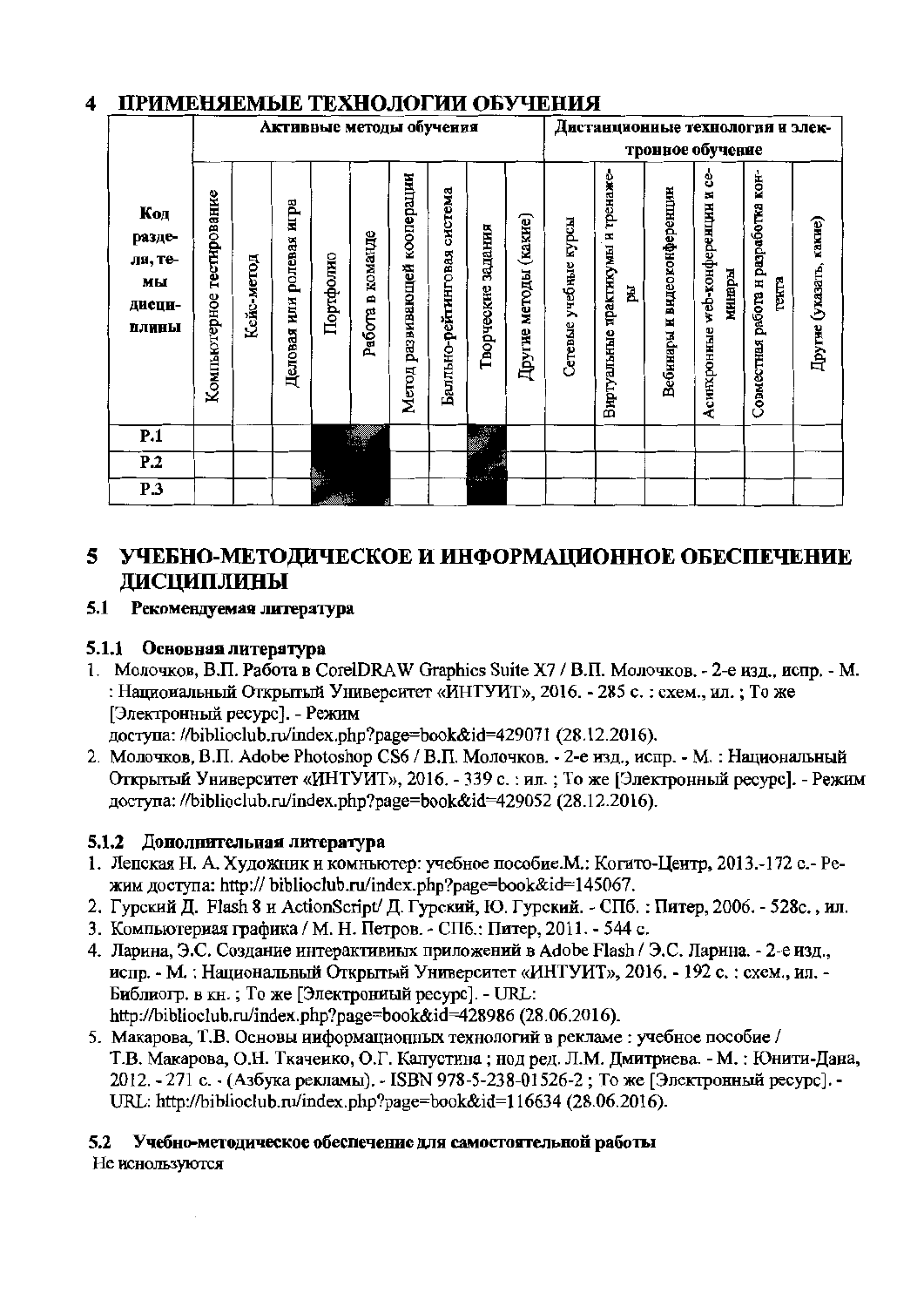#### 5.3 Перечень информационных технологий, используемых нри осуществлении образовательного процесса по дисциплине, включая перечень программного обеснечения и информационных справочных снетем\*

#### 5.3.1. Перечень программного обеспечения

| Тип ПО                              | Название                                    | Источник               | Доступность для<br>студентов                                         |
|-------------------------------------|---------------------------------------------|------------------------|----------------------------------------------------------------------|
| Прикладное ПО/<br>Офисный пакет     | Microsoft Office                            | Лицензионная программа | Доступно<br>в компьютерном                                           |
| Прикладное ПО/<br>Графический пакет | Adobe Creative Suite<br>(Master Collection) | Лицензионная программа | классе и в ауди-<br>ториях для са-<br>мостоятельной<br>работы УрГАХУ |

#### 5.3.2. Базы данных и информационные справочные системы

- 1. www.sxc.hu Сайт с бесплатными стоковыми фотографиями (открытая лицензия) (логин: usaaa /пароль:usaaa)
- 2. www.demiart.ru Пошаговые примеры для пакета Photoshop на русском языке с иллюстрациями
- 3. 2d Artist Lite 2009 (PDF version, на английском языке) URL: www.2dartistmag.com/issues 2009/main (дата посещения 06.06.2011)
- 4. www.flasher.ru русскоязычный форум по Adobe Flash
- 5. www.flashkit.ru крупнейший англоязычный портал но Adobe Flash
- 6. http://www.veer.com/ideas/relax/ образец интерактивной презентации портала стоковой фотографии Veer
- 7. http://www.google.com/webfonts- шрифты с кириллическими лигатурами и альтернативными начертаниями (бесплатный по Open Font License 1.0)
- 8. http://www.prodtp.ru/ русскоязычный форум по компьютерной верстке
- 9. http://htmlbook.ru/css русскоязычный справочник по css
- 10. http://www.cssportal.com/css-style-editor/ англоязычный онлайи-редактор css

### 5.4. Электронные образовательные ресурсы

http://biblioclub.ru/

#### МЕТОДИЧЕСКИЕ УКАЗАНИЯ ДЛЯ ОБУЧАЮЩИХСЯ ПО ОСВОЕ-6 НИЮ ДИСЦИПЛИНЫ

#### Студент обязан:

- 1) знать:
	- график учебного процесса но дисциплине (калеидарный нлан аудиторных занятий и планграфик самостоятельной работы);
	- порядок формирования итоговой оценки по дисциплиие; (преподаватель на первом занятии по дисциплине знакомит студентов с перечисленными организационно-методическими материалами);
- 2) носещать все виды аудиторных занятий (преподаватель контролирует посещение всех видов занятий), вести самостоятельную работу по дисциплине, используя литературу, рекомендованную в рабочей программе дисциплины и преподавателем (пренодаватель передает список рекомендуемой литературы студентам);
- 3) готовиться н активно участвовать в аудиторных занятиях, иснользуя рекомеидованную литературу и методические материалы;
- 4) своевременно и качественно выполнять все внды аудиториых и самостоятельных работ, предусмотренных графиком учебного процесса по дисциплине (преподаватель ведет непрерыв-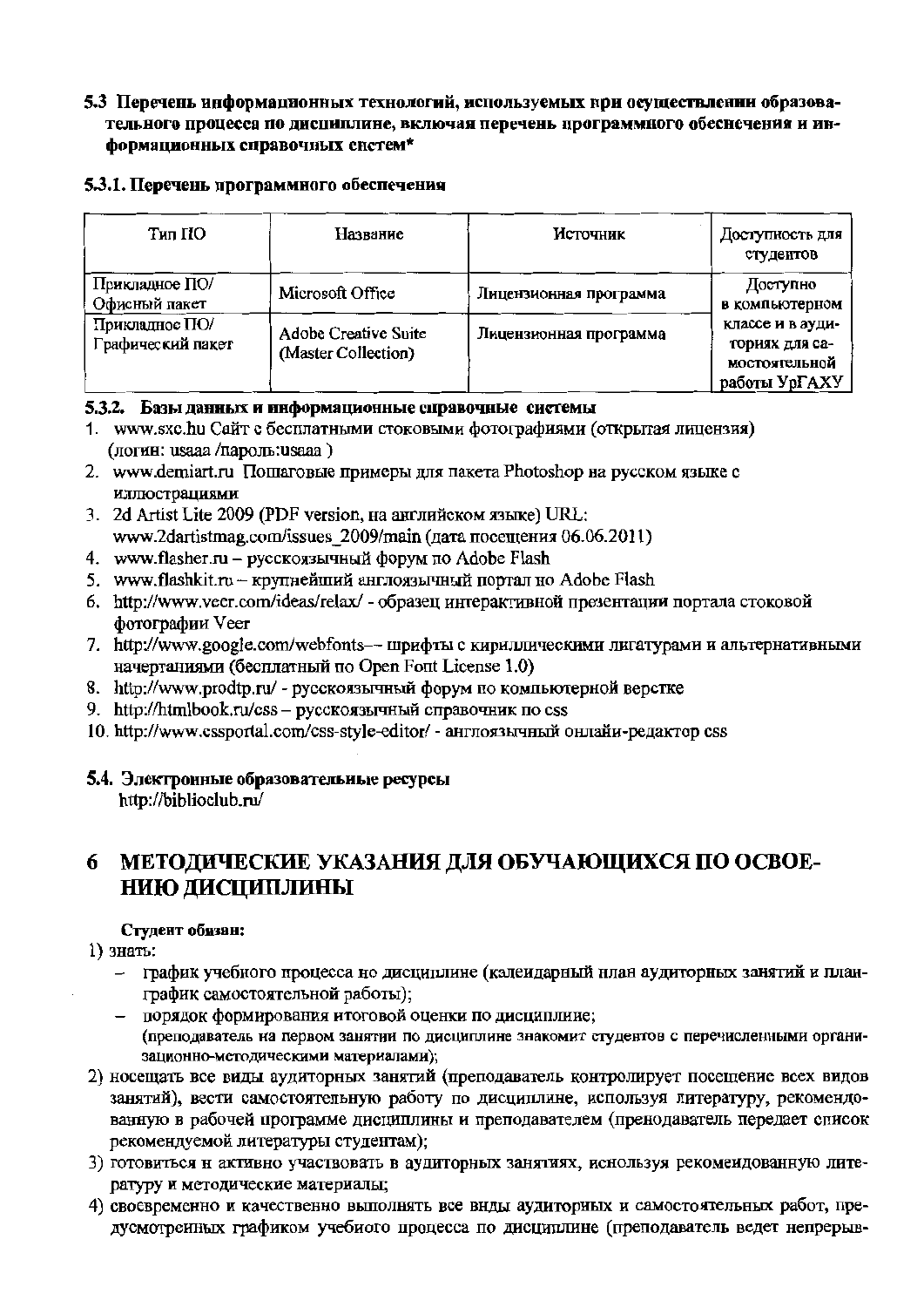ный мониторинг учебной деятельности студентов);

5) в случае возникновения задолженностей но текущим работам своевременно до окончания семестра устранить их, выполняя недостающие или исправляя не зачтенные работы, предусмотренные графиком учебного процесса (преподаватель на основе данных мониторинга учебиой деятельности своевременно предупреждает студентов о возникших задолженностях и необходимости их устранения).

#### $\overline{7}$ МАТЕРИАЛЬНО-ТЕХНИЧЕСКОЕ ОБЕСПЕЧЕНИЕ ДИСЦИПЛИНЫ

Лля проведения занятий иснользуются компьютерные классы, комньютеры которых объединены в локальную сеть, лекционная аудитория, оборудованная проектором,

#### ФОНД ОЦЕНОЧНЫХ СРЕДСТВ ДЛЯ ПРОВЕДЕНИЯ ПРОМЕЖУТОЧ-8 НОЙ АТТЕСТАПИИ

Фонд оценочных средств предназначен для оценки:

- 1) соответствия фактически достигнутых каждым студентом результатов изучения дисциплины результатам, запланированным в формате дескрипторов «знать, уметь, иметь навыки» (н.1.4) и получення интегрированной оцепки по дисциплине;
- 2) уровня формирования элементов компетенций, соответствующих этапу изучения дисциплины.

#### КРИТЕРИИ ОЦЕНИВАНИЯ РЕЗУЛЬТАТОВ КОНТРОЛЬНО-ОПЕНОЧНЫХ МЕРО-8.1 ПРИЯТИЙ ТЕКУЩЕЙ И ПРОМЕЖУТОЧНОЙ АТТЕСТАЦИИ ПО ДИСЦИПЛИНЕ

8.1.1 Уровень формирования элементов компетенций, соответствующих этапу изучения дисциплины, оценивается с использованием следующих критериев и шкалы оценок\*

| Критерии             |            | Шкала оценок               |  |  |
|----------------------|------------|----------------------------|--|--|
| Оценка по дисциплине |            | Уровень освоепия элементов |  |  |
|                      |            | компетенций                |  |  |
| Отлично              |            | Высокий                    |  |  |
| Хорошо               | Зачтено    | Повышенный                 |  |  |
| Удовлетворительно    |            | Пороговый                  |  |  |
| Неудовлетворительно  | Не зачтено | Элементы не освоены        |  |  |

\*) описание критериев см. Приложение 1.

8.1.2 Промежуточная аттестация по дисциплине представляет собой комплексную оценку, определяемую уровнем выполнения всех заплапированных контрольно-оценочных меронрнятий (КОМ). Иснользуемый набор КОМ имеет следующую характернстику:

| N₫<br>п/п | Форма КОМ                      | Состав КОМ                                                       |
|-----------|--------------------------------|------------------------------------------------------------------|
|           | Посещение практических занятий |                                                                  |
|           | Выполиение домашних заданий    | 7 заданий                                                        |
| 3         | Выполнение графических работ   | 4 работы (перечень заданий и тре-<br>бования к выполнеиню работ) |
|           | Зачет                          | Выполнение графических работ<br>N <sub>2</sub>                   |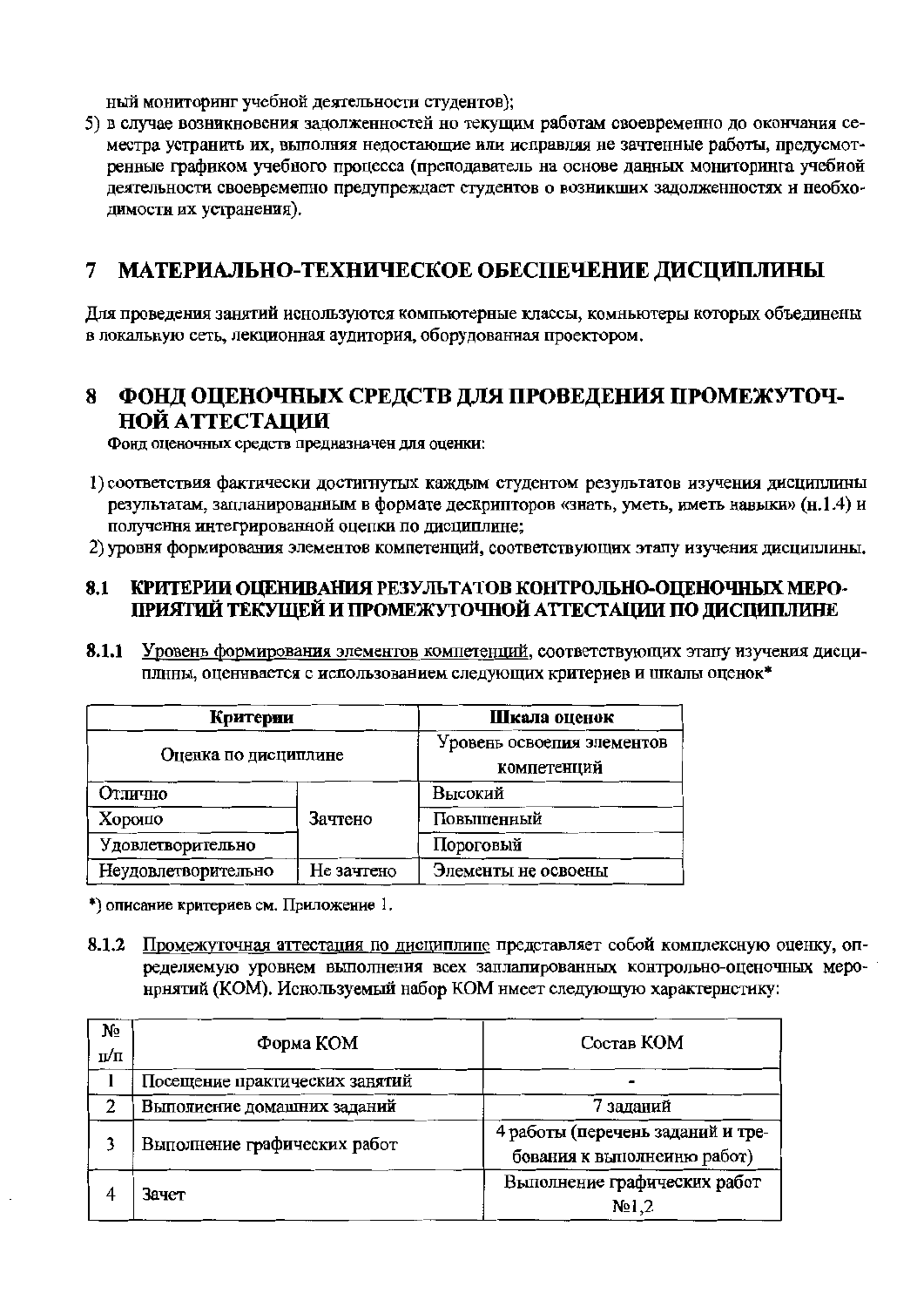| No<br>Π/Π | Форма КОМ | Состав КОМ                                       |
|-----------|-----------|--------------------------------------------------|
|           | Экзамен   | 20 вопросов к экзамену<br>Презентация всех работ |

Характеристика состава заданий КОМ приведена в разделе 8.3.

8.1.3. Оценка знаний, умений и навыков, продемонстрированных студентами при выполнении отдельных контрольно-оценочных мероприятий и оценочных заданий, входящих в их состав, осуществляется с применением следующей шкалы оценок и крнтериев:

| Уровни оценки дос-<br>тижений студента<br>(оценки) | Критерии<br>для определения уровня достижений<br>Выполненное оценочное задание:               | Шкала оценок                |
|----------------------------------------------------|-----------------------------------------------------------------------------------------------|-----------------------------|
| <b>Высокий</b> (В)                                 | соответствует требованиям*, замечаний нет                                                     | Отлично (5)                 |
| Средний (С)                                        | соответствует требованиям*, имеются замечання,<br>которые не требуют обязательного устранения | Хорошо $(4)$                |
| Пороговый (П)                                      | не в полной мере соответствует требованиям*,<br>есть замечания                                | Удовлетворительно (3)       |
| Недостаточный (Н)                                  | не соответствует требованиям*, имеет сущест-<br>венные ошибки, требующие исправления          | Неудовлетворительно<br>2)   |
| Нет результата (О)                                 | не выполнено или отсутствует                                                                  | Оценка не выставляет-<br>CЯ |

\*) Требования и уровень достижений студентов (соответствие требованиям) по каждому контрольнооценочному мероприятию определяется с учетом критериев, приведенных в Приложении 1.

#### КРИТЕРИИ ОЦЕНИВАНИЯ РЕЗУЛЬТАТОВ ПРОМЕЖУТОЧНОЙ АТТЕСТАЦИИ 8.2 ПРИ ИСПОЛЬЗОВАНИИ НЕЗАВИСИМОГО ТЕСТОВОГО КОНТРОЛЯ

При проведении независимого тестового контроля как формы промежуточной аттестации применяется методика оценнвання результатов, предлагаемая разработчиками тестов.

#### 8.3 ОЦЕНОЧНЫЕ СРЕДСТВА ДЛЯ ПРОВЕДЕНИЯ ТЕКУЩЕЙ И ПРОМЕЖУТОЧНОЙ **АТТЕСТАЦИИ**

#### 8.3.1 Перечень домашних заданий:

Домашнее задание № 1 Свадебное приглашение:

выполнить Свадебное приглашение по образцу. Установить на компьютер необходимый шрифт. Домашнее задание № 2 Лигатуры:

выполнить форматирование текста, согласно выданному образцу. Использовать

альтернативиые начертания и лигатуры.

Домашнее задание № 3 Моделнрование флаера:

в предложенном документе настроить стили параграфа, стиль символа.

Домашнее задание № 4 Брошюра:

выполнить верстку брошюры. Оформить главы с помощью мастер-страницы. Создать содержание, нумерацию страниц. Вывести названия главы в колонтитуле.

Домашиее задание № 5 Моделированне web-страннцы:

нарисовать эскиз сетки своего web-портфолио на бумаге.

Домашнее задание № 6 Моделирование Баннера:

нарисовать эскиз баннера, перевестн его в электронный вид.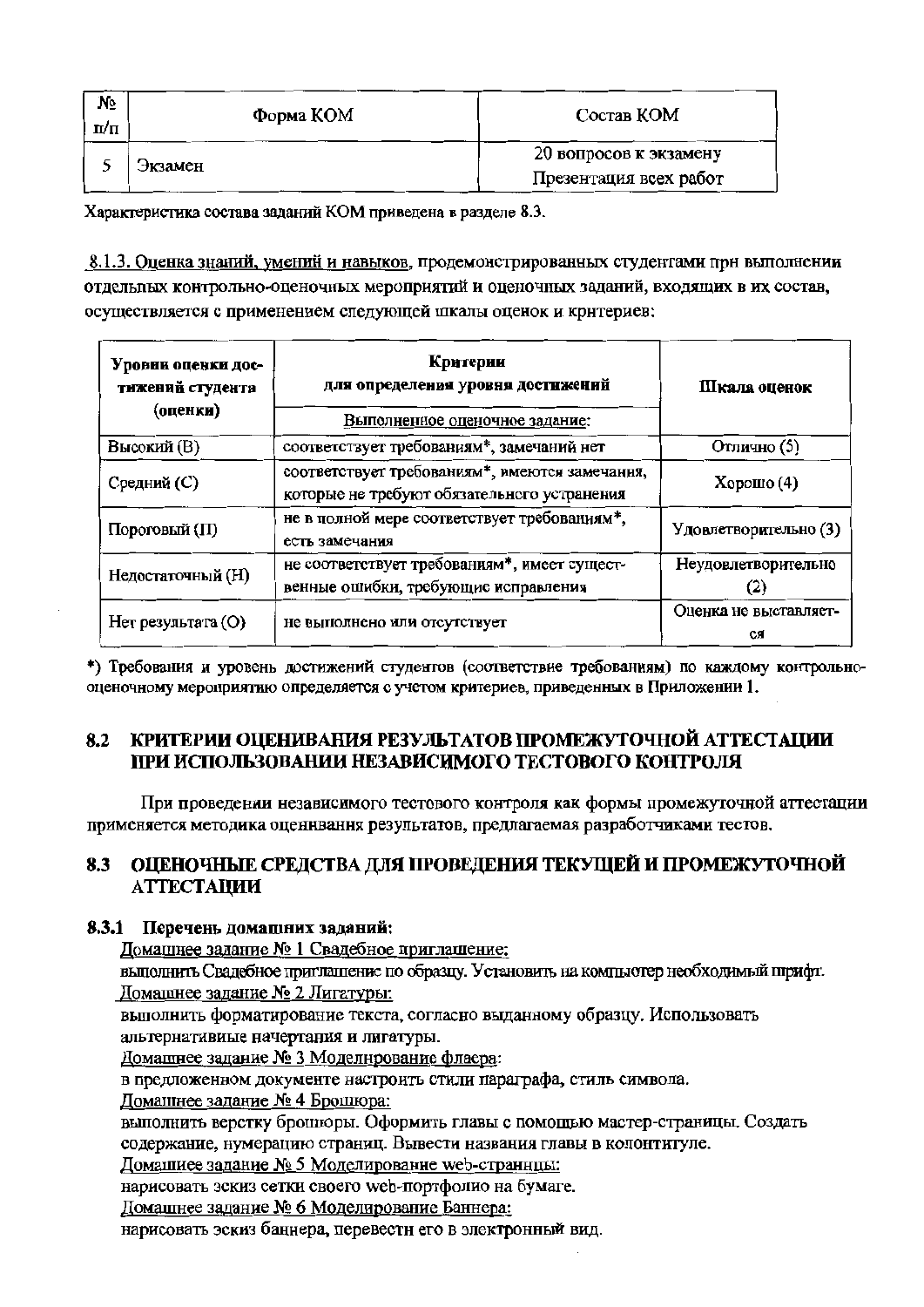Домашнее задание № 7 Моделирование интерфейса:

нарисовать элементы игрового или презентациониого интерфейса.

#### 8.3.2. Перечень заданни для графических работ:

Раздел № 1: редактор Adobe InDesign

Графическая работа № 1: Создать полноцветную журнальную полосу (комноновка н верстка)

Требования:

- Создать копию верстки журнальной полосы по выданным образцам, используя сетку из направляющих.
- Рисунки можно заменить своими либо вырезать из задания.
- Рисунки должны быть в модели СМҮК.
- Воспроизвести стили текста как можно ближе к оригиналу: цветной текст, текст па цветном фоне должны иметь назначенные стили.

Раздел № 2: html

#### Графическая работа № 2

Создать нортфолио: 3 страницы html (соответствуют меню) + css:

Требования:

- Сетка, построениая с помощью блоков div
- Матрица с работами, построенная с помощью сдвигающихся блоков (атрибут float)
- Изображения, окруженные ссылками

Раздел № 3 редактор Adobe Flash

#### Графическая работа № 3

Создать баннер

Требования:

- Анимированный персонаж внутри символа (отиосительно центра тела движутся руки, ноги, голова). Части тела вырезаны с помощью векторных масок.
- Персонаж целиком перемещается относительно фона сцены по направляющей.
- Текст анимирован по буквам.
- К персонажу применен растровый эффект (размытая тень или свечение).

#### Графическая работа № 4

Подготовить flash игру «Поиск предметов»

Требования:

- Оригинальная графика
- Анимированые кнонки поиска объектов
- Счетчик объектов
- Слайд начала игры
- Слайд окопчания игры
- К каждому разделу разное звуковое сопровождение

#### 8.3.2 Перечень вопросов к экзамену:

- 1. Какие виды анимации в ADOBE FLASH вы знаете?: К каким графическим редакторам относится ADOBE FLASH.
- 2. Что такое анимация формы?
- 3. Что такое анимация движения?
- 4. Что такое анимация формы анимация по траектории?
- 5. Поясните назначение инструмента времениая шкала.
- 6. Поясните назначение маркера.
- 7. Поясните назначение слоев.
- 8. Пояспите назиачение шкалы кадров.
- 9. Поясните назначение кпопок управления теиями.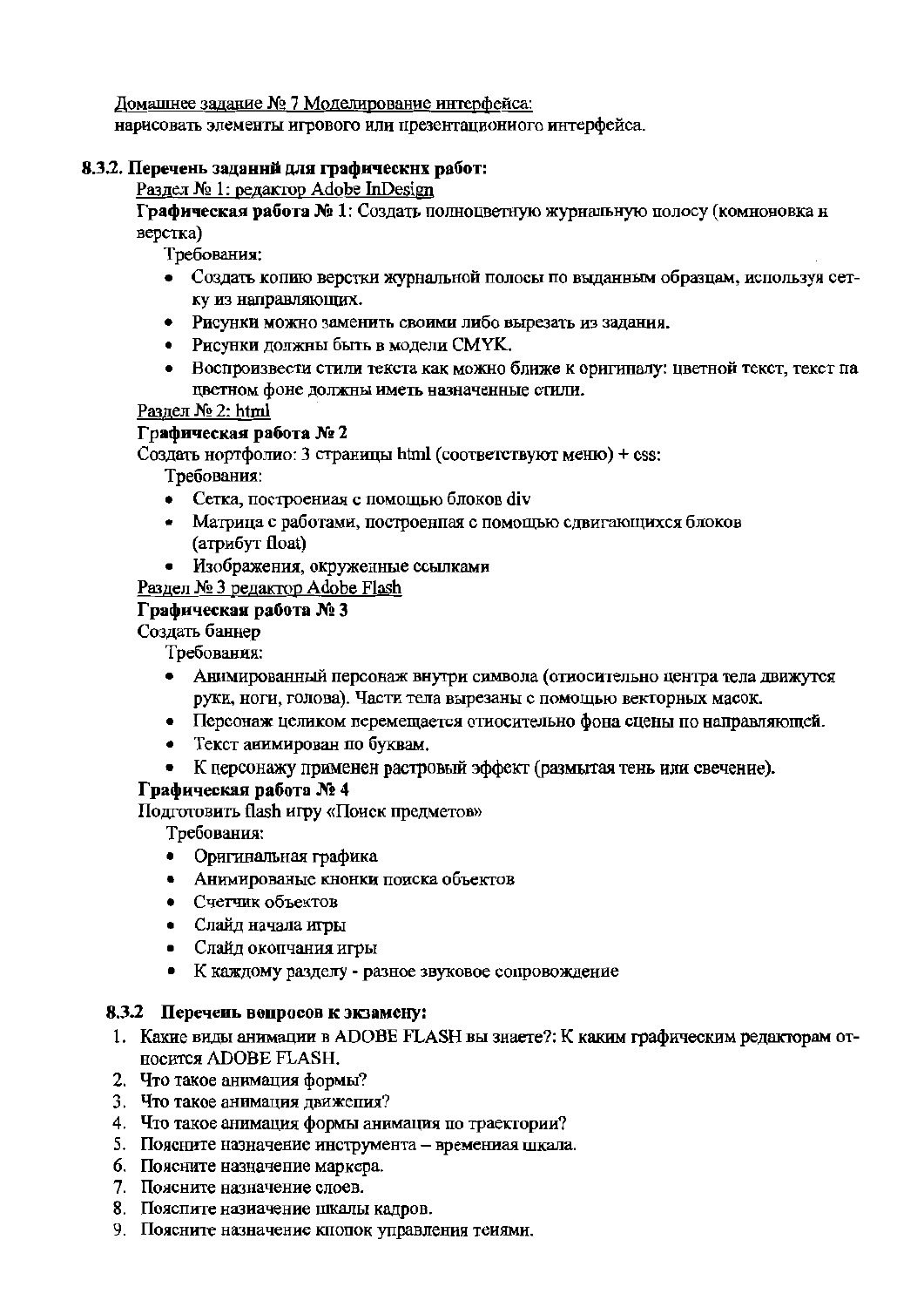- 10. Какими способами происходит генерация кадров?
- 11. Поясните назначение ключевых кадров.
- 12. Какие операции производятся над кадрами?
- 13. Поясните назиачение символов.
- 14. Какие виды символов используются во ADOBE FLASH?
- 15. Какие существуют состояния кнопок?
- 16. Что используют для управления символами?
- 17. Какой язык программирования используется в ADOBE FLASH?
- 18. Что такое экземпляр символа и для чего его необходимо назвать?
- 19. Как используется панель свойств символа?
- 20. Какие форматы файлов ADOBE FLASH используются и для чего каждый нужен?

Подготовить к экзамену презеитацию своих графических работ за год с докладом

| Рабочая программа дисциплины составлена авторамн: |                                                                |                                  |                               |                |         |  |  |  |  |
|---------------------------------------------------|----------------------------------------------------------------|----------------------------------|-------------------------------|----------------|---------|--|--|--|--|
| Nº.<br>п/п                                        | Кафедра                                                        | Ученая степень.<br>ученое звание | Должность                     | ФИО            | Подпись |  |  |  |  |
|                                                   | Кафедра приклад-<br>иой математики<br>и технической<br>графики |                                  | Старший<br>препода-<br>ватель | А.А. Мухаркина |         |  |  |  |  |
|                                                   | Рабочая программа дисциплины согласована:                      |                                  |                               |                |         |  |  |  |  |
|                                                   | Заведующий кафедрой ПМ и ТГ                                    |                                  |                               | С.С. Титов     |         |  |  |  |  |
|                                                   | Директор библиотеки УрГАХУ                                     |                                  |                               | Н.В. Нохрина   |         |  |  |  |  |
|                                                   | Декан факультета дизайна                                       |                                  | И.С.Зубова                    |                |         |  |  |  |  |